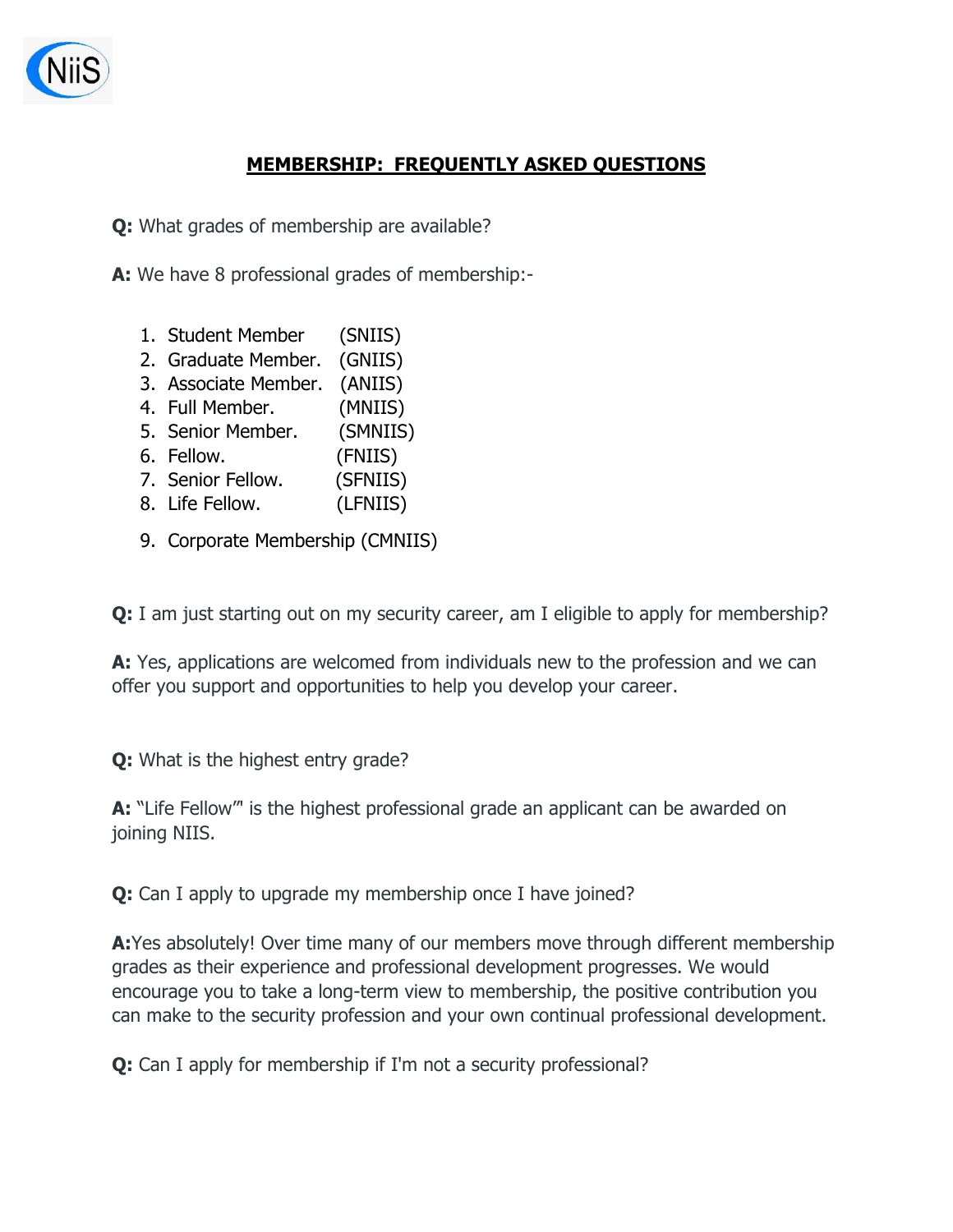

**A:** Yes, if you work alongside security professionals or if you are just starting out on your security career, you are welcome to join as a student member; to enable you take our Certified Security Specialist (CSS) professional program, with the opportunity to progress through our membership grades (should you wish to) as your career develops.

## **Application Process**

**Q**: How long does the application process take?

**A:** We complete applications within two weeks of receipt. Once received, your application will be reviewed by the NIIS Board . Following the meeting, the Board's recommendations must be approved by the Board of Directors and once the submitted documents are vetted and all information you provided are verified, a letter to confirm your membership would be sent.

**Q**: How much does it cost to join?

**A:** There is a one-off Application Fee payable with application for each grade of membership and you will be invoiced for your first year's annual membership renewal fee once your membership grade has been confirmed. Application fee for the following grades are as follows:

| 1. Student Member = $\# N/A$      |               | Annual subscription fee = $N/A$ |
|-----------------------------------|---------------|---------------------------------|
| 2. Graduate Member = $\# N/A$     |               | $=$ #15,000                     |
| 3. Associate Member = $\# 50,000$ |               | $=\#15,000$                     |
| 4. Full Member. $=$ # 50,000      |               | $=\#15,000$                     |
| 5. Senior Member. = $\# 50,000$   |               | $=$ #15,000                     |
| 6. Fellow.                        | $=$ # 150,000 | $=$ #30,000                     |
| 7. Senior Fellow.                 | $=$ # 150,000 | $=$ #30,000                     |
| 8. Life Fellow.                   | N/A           | N/A                             |

**Q:** What documents do I need to submit with my application?

A: Photocopies of your credentials; copies of any qualifications and training course certificates (where available) which have been relevant to your security career, If you have served in the armed forces or police service, then please also provide a copy of your certificate of service. An updated CV, Letter of reference from applicant's employee or institution indicating date of employment/enrolment and present position/level of study in school and a passport photograph.